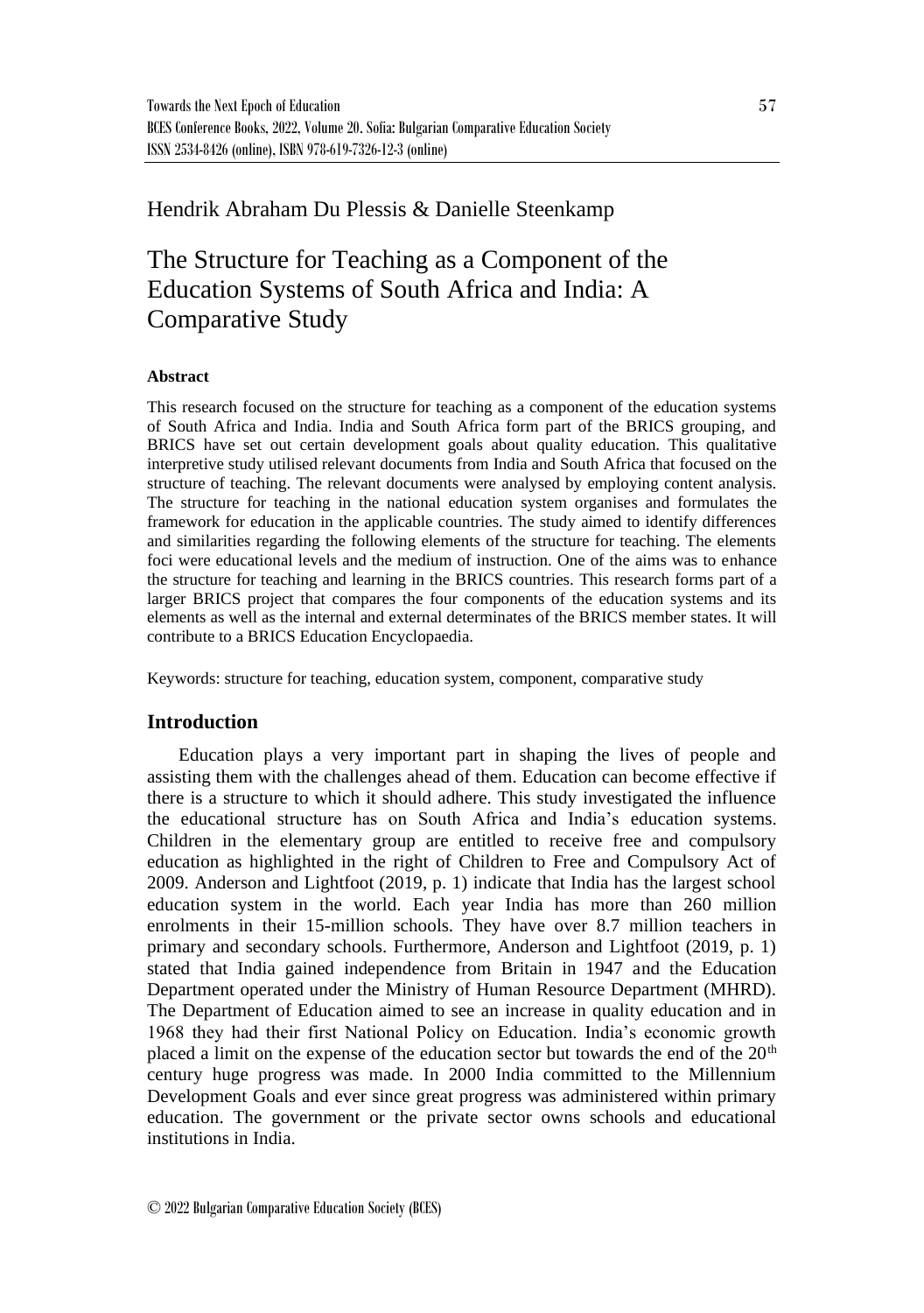Gumede and Biyase (2016, p. 69) indicate that South Africa's education sphere has changed drastically since apartheid was abolished in 1994. Duvenhage (cited in De Wet & Wolhuter, 2009, p. 359) stated the transformation in education played a crucial role in the transformation of the South African community. Msila (2007, p. 149) stated that the transformation from apartheid education to post-apartheid education did not come without any obstacles. After OBE was reviewed in 2004 the Revised National Curriculum Statement (RNCS) was introduced, providing a foundation for the transformation of the curriculum in South Africa. The RNCS was against how education, during apartheid, brought separation and inequality but rather the RNCS steered toward a system that embraced democracy from which teachers and learners could benefit.

## **Research questions**

What was the nature of the structure for teaching as a component of the education systems of South Africa and India with the focus on the medium of instruction and educational levels? The following secondary questions contributed towards answering the above primary question:

- What were the similarities regarding the nature of the structure for teaching as a component of the education systems of South Africa and India with the focus on the medium of instruction and educational levels?
- What were the differences regarding the nature of the structure for teaching as a component of the education systems of South Africa and India with the focus on the medium of instruction and educational levels?

## **Deming's theory**

The theoretical framework that guided this study was Deming's theory of profound knowledge, which is based on four components (Evans, 1996). This theory can be applied to an organization that wishes to have a more effective system in place that will at the end of the day provide quality results. Every component involved in that system or organisation will feel like they have something positive to contribute and that working together as a team is not a pain but rather a pleasure.

## **Education system**

According to De Beer, Vos and Niemczyk (2022, p. 11), the education system is "the structure or framework for effective education to provide in the real education needs of the target group". In other words, the education system is a structured guide that helps to achieve quality education by focusing on the needs of those involved. The authors state that an education system is made up of the Education System Policy, Education System Administration, Structure of Teaching, and Support Services. Stone (1981) believed that an education system is regarded as a connecting structure that consists of the state, the different households, the different teacher structures, and educational organisations consisting of their authority in the lane they have to function.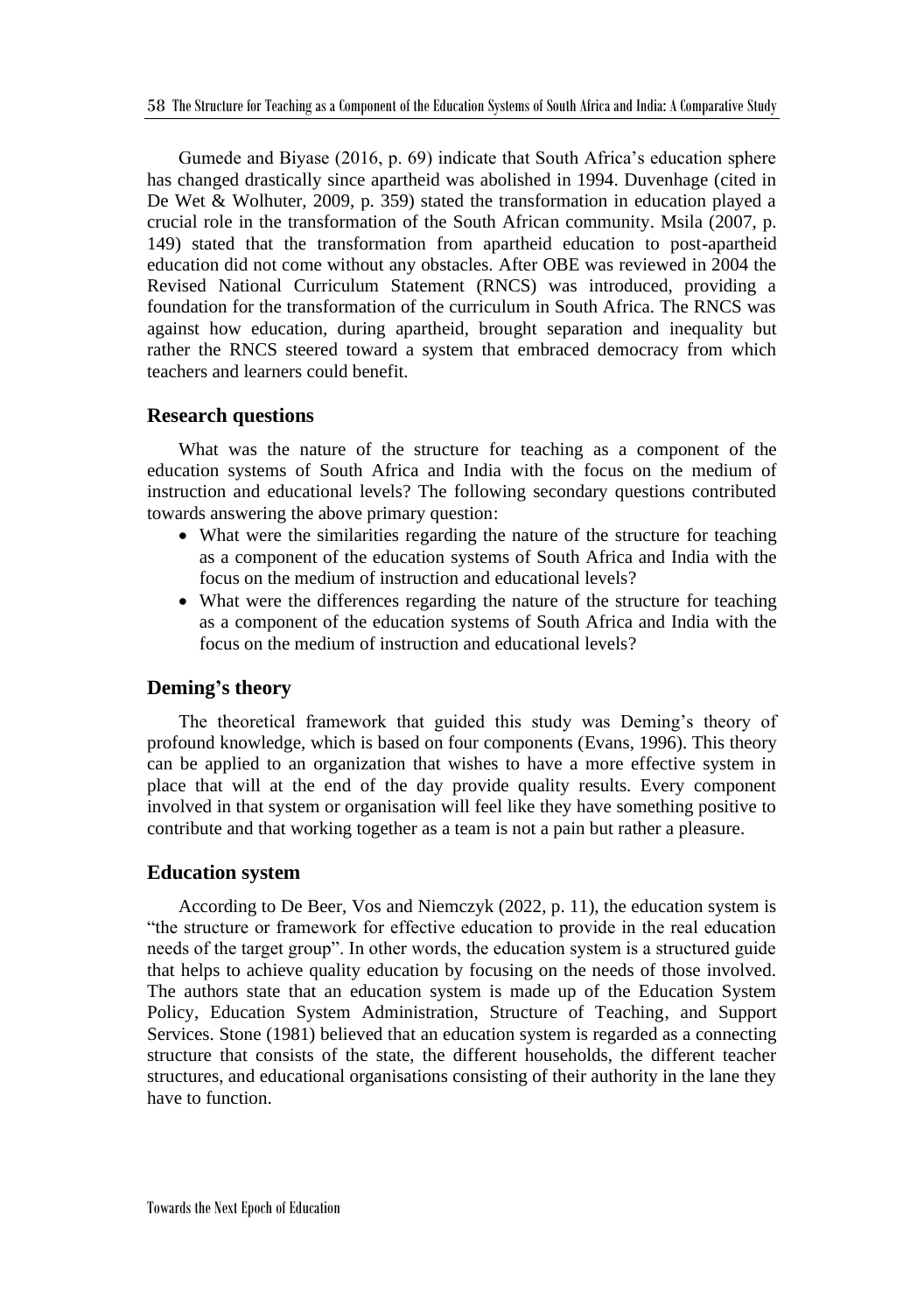#### **Components of education system**

The various types of educational systems are distinguished by a common structure that defines them as educational systems. The education system is made up of several parts, referred to as components, and each component is made up of various sub-divisions, referred to as elements of an education system. The components of the education system consist of policy, administration, support services and the structure of teaching. The latter applied to this study (De Beer, Vos & Niemczyk, 2022, p. 11).

#### **The education system policy**

The education system policy is defined as a formal statement in which target groups will be served according to their educational demands. The education system policy is legally binding, and it provides a framework in which decisions should be made in terms of the provision of facilities, what services should be delivered and how activities should be done. The education system policy makes it possible for the education system administration, the structure of teaching and the support services to function effectively to provide in the educational demands of those involved (De Beer, Vos & Niemczyk, 2022, p. 58).

#### **The education system administration**

The education system administration includes the control of education, how the education system is organised, and the management of the education system (De Beer, Vos & Niemczyk, 2022, p. 79).

### **Support services**

Support services are provided to improve the quality of success of education. These services are conducted by specialists in their specific field of work. Teachers and learners benefit from support services to ensure that they give their best and contribute to an effective and quality education system (De Beer, Vos & Niemczyk, 2022, p. 138).

#### **Structure for teaching**

Include all the different educational institutions and the different levels of education. Structure for teaching aims at effectively providing a learning and teaching environment that will serve the different needs, abilities, strengths, and weaknesses of individuals as well as providing accordingly to the requests that are made by the parties involved and the community (De Beer, Vos & Niemczyk, 2022, p. 100).

The components of the educational structure can be identified as follows (De Beer, Vos & Niemczyk, 2022, p. 121):

• Educational institutions, which comprises a description of all the numerous educational institutions on various educational levels, as well as their goals, nature, and operation.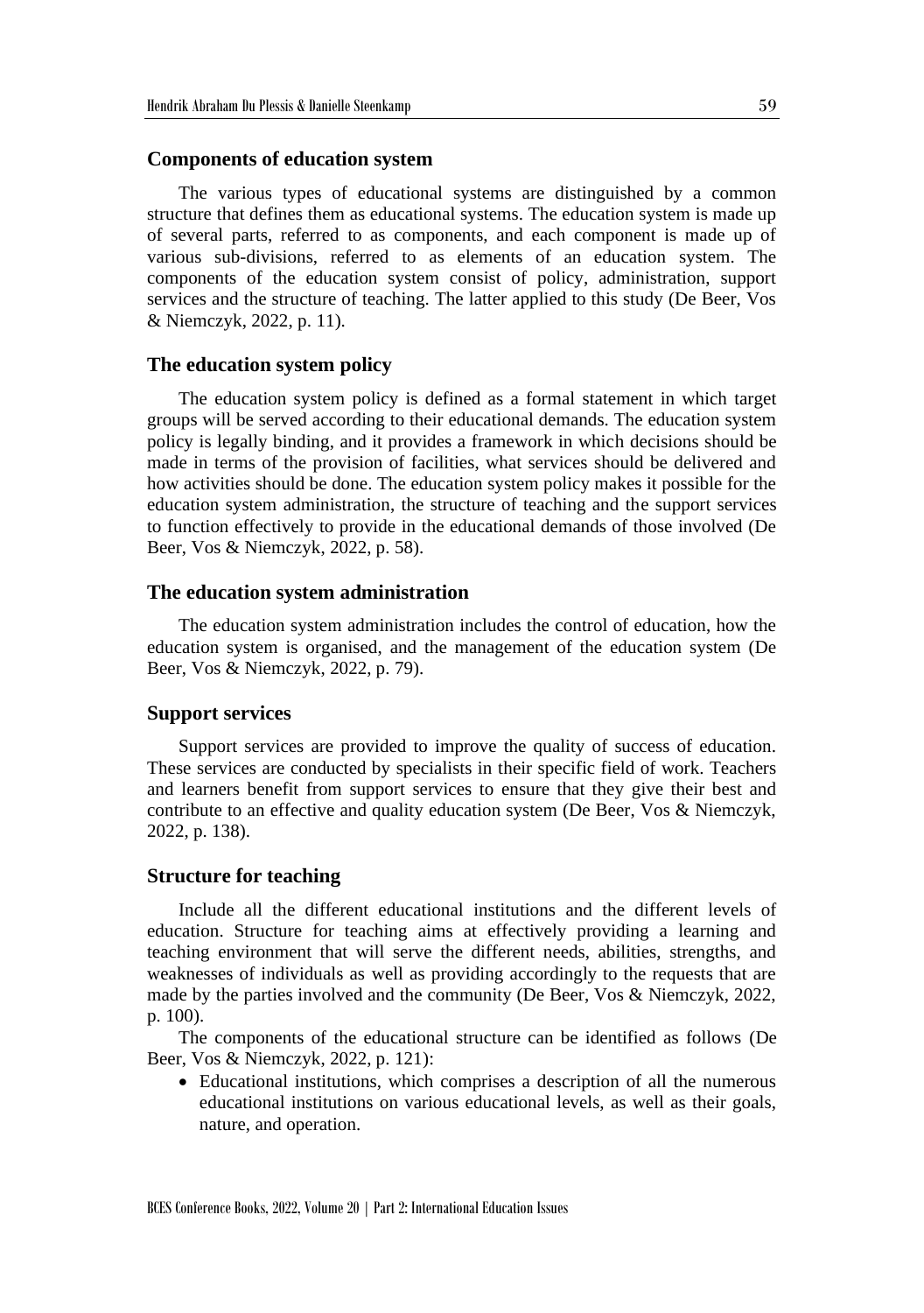- Curricula and differentiation, which describe the many educational programs offered at various educational levels and various educational institutions, as well as the various types of differentiation offered.
- Educators as an element related to the gender, age, credentials, and salary of educators in educational systems, as well as training possibilities for educators. The learners as an element refer to the age, gender, admission requirements, and other general requirements expected from learners.
- The educational spaces and physical facilities report focus on the quantitative and qualitative state of the educational spaces and facilities in the school system.
- The education level, such as pre-primary, primary, secondary, and tertiary.
- The medium of instruction is used to organize the languages that are used in teaching and learning.

For this research, we only focused on the education level and the medium of instruction.

## **Comparative study**

According to Khakpour (2012, p. 20), comparative studies can be defined as "when individuals or teams' study particular topics or phenomena in the formation of two or more countries". The author further stated that similarities and differences between two subjects may also be explained within a comparative study. Furthermore, Bukhari (2011, p. 4) maintained that the purpose of comparative studies is "to arrive at some conclusions concerning past occurrences".

## **Research design and methodology**

Akhtar (2016, p. 68) describes research design as the structure of the research. It is the "glue" that holds all the elements in a research project together. The author further stated that a research design is vital seeing that it contributes to the progress of numerous research procedures. Nieuwenhuis (2020, p. 59) highlights that "all qualitative research is naturalistic, it focuses on natural settings when interactions occur, in other words, viewing social life in terms of processes that occur rather than in static terms". Qualitative researchers are keen to find the answers as to how humans organise themselves and the context they find themselves in.

## **Similarities regarding the nature of the structure for teaching of the education systems of South Africa and India with the focus on levels and medium of instruction**

*The educational levels as a component of the structure for teaching*

## *South Africa*

According to Steyn and Wolhuter (2014, p. 95) the school pattern in South Africa is as follows:

- Pre-school (ages  $4-5$ );
- Foundation phase, grades 1-3 (ages 7-9);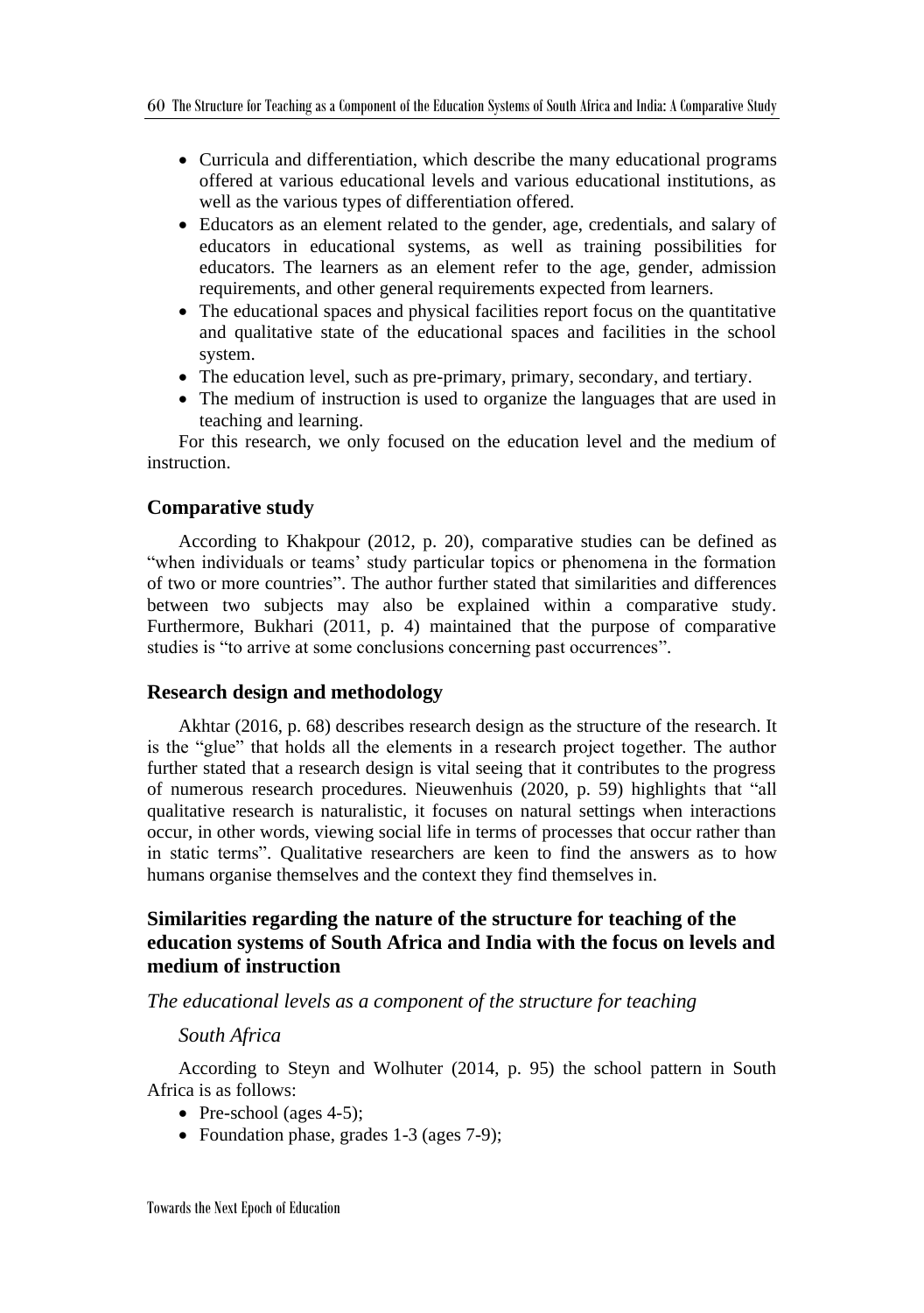- Intermediate, grades 4-6 (ages 10-12);
- Senior phase, grades 7-9 (ages 13-15);
- Further education and training, grades 10-12 (ages 16-18).

## *India*

According to Anderson and Lightfoot (2019, p. 15) India's education structure has the following levels:

- Primary education five grades (ages 6-10);
- Upper primary education also referred to as middle school, lasts 3 years, grades 6-8 (ages 11-14);
- Lower secondary education grades  $9-10$  (ages 15-16), non-compulsory according to Right to Education Act 2009;
- Higher secondary education grades 11-12 (ages 17-18).

The National Education Policy of India (NEP 2020) lays forth the country's educational vision. The 1986 National Policy on Education has been replaced with the new policy. In both rural and urban India, the program provides a comprehensive framework for basic through higher education, as well as vocational training. By 2021, the strategy intends to completely alter India's educational sector. The 10+2 structure is being replaced with the  $5+3+3+4$  form in NEP 2020.  $5+3+3+4$  refers to the first five years of a child's life, whether they are in an anganwadi, a pre-school, or a balvatika. Then, from grades 3 through 5, there are three years of preparatory learning. This is followed by a three-year intermediate stage and then a four-year secondary stage till grade 12 or 18 years of age (Kulkarni, 2020).

## *Similarities*

Both South Africa and India have different levels to their education system. Both countries end grade 12 with the proposed 18 years of age. The South African and Indian education systems have the same structure that is connected to age in their educational levels.

## *Differences*

The South African school system levels are  $4+3+3+3$  (Foundation phase, grades R-3; Intermediate phase, grades 4-6; Senior phase, grades 7-9; Further education and training, grades 10-12). India's levels were 5+3+2+2, but the NEP of India changed in 2020 to 5+3+3+4 (Foundation phase, pre-kindergarten to grade 2; Preparatory stage, grades 3-5; Middle stage, grades 6-8; and Secondary stage, grades 9-12). Thus, the Indian structure for teaching uses one more year during the Foundation phase, compared to the South African structure. The assumption is that it is important to lay a solid foundation through starting at an earlier age, for a learner to be ready for the next phase. The final stage of the school structure in India is one year more than the SA structure.

*The medium of instruction as a component of the structure for teaching*

## *South Africa*

There are 11 official languages in South Africa. All of these home languages are taught in the first year of school. Before 2009, schools serving non-English speakers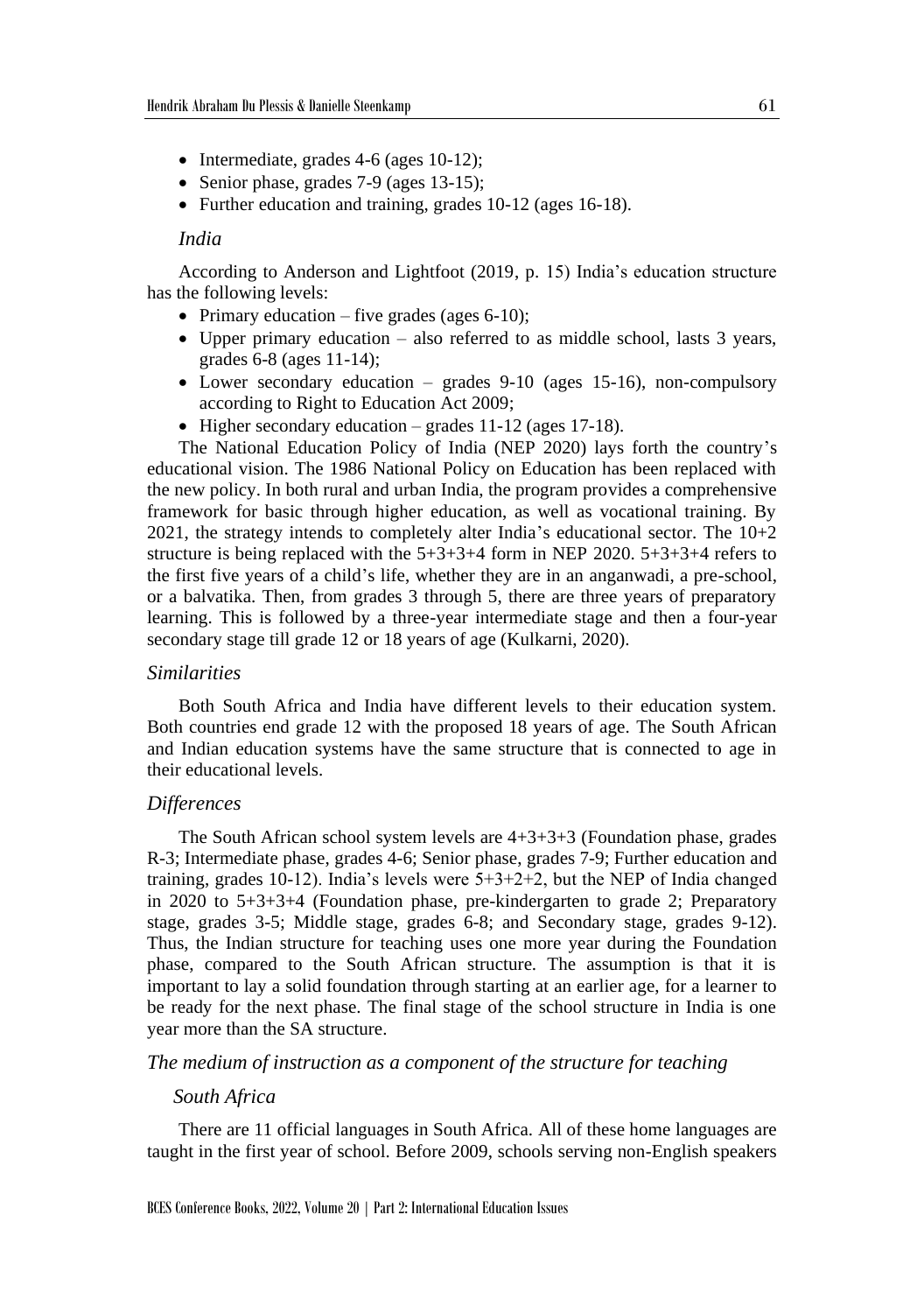were required to teach English as a subject exclusively from grade 3 forward, and grade 4 onwards, all courses were taught in English (except in Afrikaans language schools). In terms of the South African Schools Act 84 of 1996 "The governing body of a public school may determine the language policy subject to the Constitution, this Act and any provincial law". Since 2009, all schools have taught English as a subject beginning in grade 1 and all subjects beginning in grade 4. The exception is Afrikaans language schools, where all topics (excluding foreign languages) are taught in Afrikaans (Statssa, 2017).

*India*

Rizvi (2016, p. 224) states that

*Three language formulas were enunciated in the National Policy Resolution (1968). The formula of language learning was formulated by the Union Education Ministry of Government of India in consultation with states.*

According to Anderson and Lightfoot (2019, p. 26)

*The government developed a three-language formula for schools. This formula envisaged that students should study two languages and English. The most common languages in India are Hindi and the state language. Both the Indian Constitution and the Right to Education Act assert that the medium of instruction shall, as far as practicable, be the child's mother tongue.* 

Anderson and Lightfoot (2019, p. 27) further asserts that

*While some states have introduced English Medium Instruction across the board others have tried to resist the early transition to English Medium.*

The National Education Policy 2020 'emphasised' the use of mother tongue or local language as the medium of teaching until grade 5, while also recommended that it be continued until grade 8 and beyond. It also stipulates that the pupils will not be forced to learn a language. The NEP's language policy is intended to be a broad guideline and advisory in nature, with states, institutions, and schools deciding how to implement it (Chopra, 2020).

## *Similarities*

The importance of learners being taught in their mother tongue when they begin schooling is evident in both country's teaching structures. The second similarity is that English features in both the Indian and South African teaching structures. The importance of English as an universal language is realised.

## *Differences*

In South Africa the school has a governing body that decides on the language policy for a school that is in line with other compulsory legislation. In terms of the South African Schools Act 84 of 1996 members who serve on the governing body comprised of "Parents of learners at the school; educators at the school; members of staff at the school; and learners in the eighth grade or higher at the school". Whereas in India the state, institutions, and schools get to make the decision based on language policy for schools. The second difference is that learners in the Indian school system will not be forced to learn a language. The third difference is that English is taught as a subject in the South African school structure from grade 1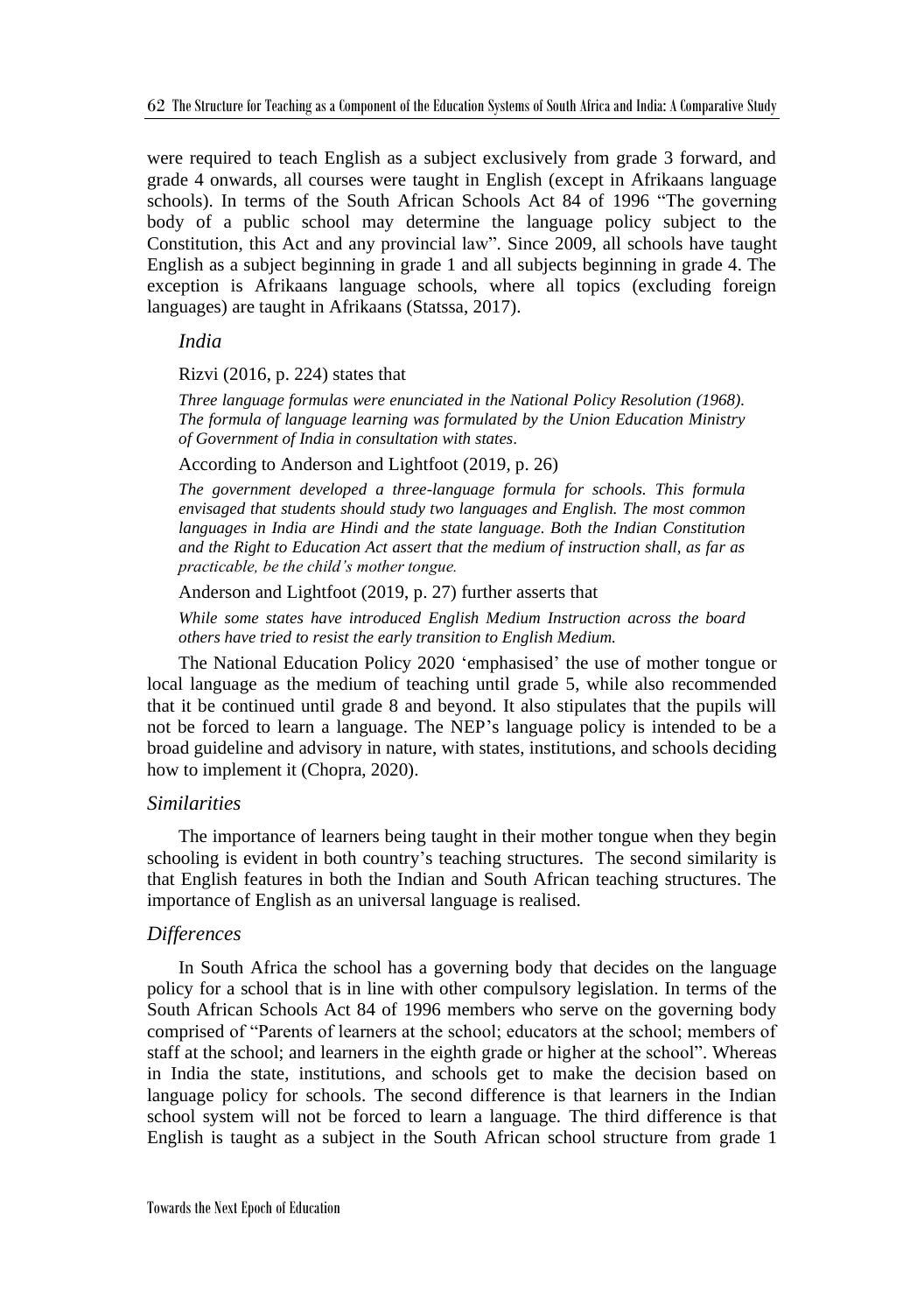onwards, while schools in India have an option, depending on the decision made by state, institutions and school.

## **Findings**

The different educational structures in the South Africa and Indian education system, make it possible for institutions to cater to the different educational levels. In both countries, there is a law in place that promotes free and compulsory school. Learners who are between the given ages that fall under compulsory education should be attending school until the cut-off age for compulsory school. In terms of the legislation in South Africa, the medium of instruction is English in most South African schools, where 65% of the school system chose to learn through the medium of English. However, in India, the education system does not regard English as their medium of instruction but rather their mother tongue languages and Hindi. According to UNICEF (2016, p. 3) "It is important to maintain an appropriate role for English because the global dominance is English". These compressed findings will be added to the BRICS Education System Encyclopedia.

## **References**

- Akhtar, I. (2016): Research Design. https://www.researchgate.net/publication/308915548 (Accessed 5 May 2020).
- Anderson, J. & Lightfoot, A. (2019): The school education system in India: an overview. http://www.britishcouncil.org (Accessed 22 September 2020).
- Astalin, P. K. (2013): Qualitative research designs: A conceptual framework. *International Journal of Social Science and Interdisciplinary Research*, 2(1), 118-124.
- Bukhari, S. A. H. (2011): What is Comparative Study? http://papers.ssrn.com/sol3/papers/cfm?abstract\_id=1962328 (Accessed 6 March 2020).
- Chopra, R. (2020): Explained: Reading the new National Education Policy 2020. *The Indian Express*, 2 August 2020.
- De Beer, Z., Vos, D. & Niemczyk, E. (2022): South African Education System. 4<sup>th</sup> Revised Edition. Noordbrug: Keurkopie.
- De Wet, C. & Wolhuter, C. (2009): A transitiological study of some South African educational issues. *South African Journal of Education*, 29, 359-376.
- Evans, T. J. (1996): Deming's System of Profound Knowledge: An Overview for International Educators. http://eric.ed.gov/?id=ED401635 (Accessed 6 March 2020).
- Gumede, V. & Biyase, M. (2016): Educational reforms and curriculum transformation in post-apartheid South Africa. *Environmental Economics*, 7(2), 69-76.
- Khakpour, A. (2012): Methodology of comparative studies in education. *Contemporary Educational Researches Journal*, 1, 20-26.
- Kulkarni, S. (2020): New policy offers 5-3-3-4 model of school education. *Deccan Herald*. https://www.deccanherald.com/national/new-policy-offers-5-3-3-4-model-of-schooleducation-867234.html (Accessed 9 February 2022).
- Msila, V. (2007): From Apartheid Education to the Revised National Curriculum Statement: Pedagogy for Identity Formation and Nation Building in South Africa. *Nordic Journal of African Studies*, 16(2),146-160.
- Nieuwenhuis, J. (2020): Introducing qualitative research. In: K. Maree (Ed.) *First steps in research* (pp. 55-78). Pretoria: Van Schaik.

BCES Conference Books, 2022, Volume 20 | Part 2: International Education Issues